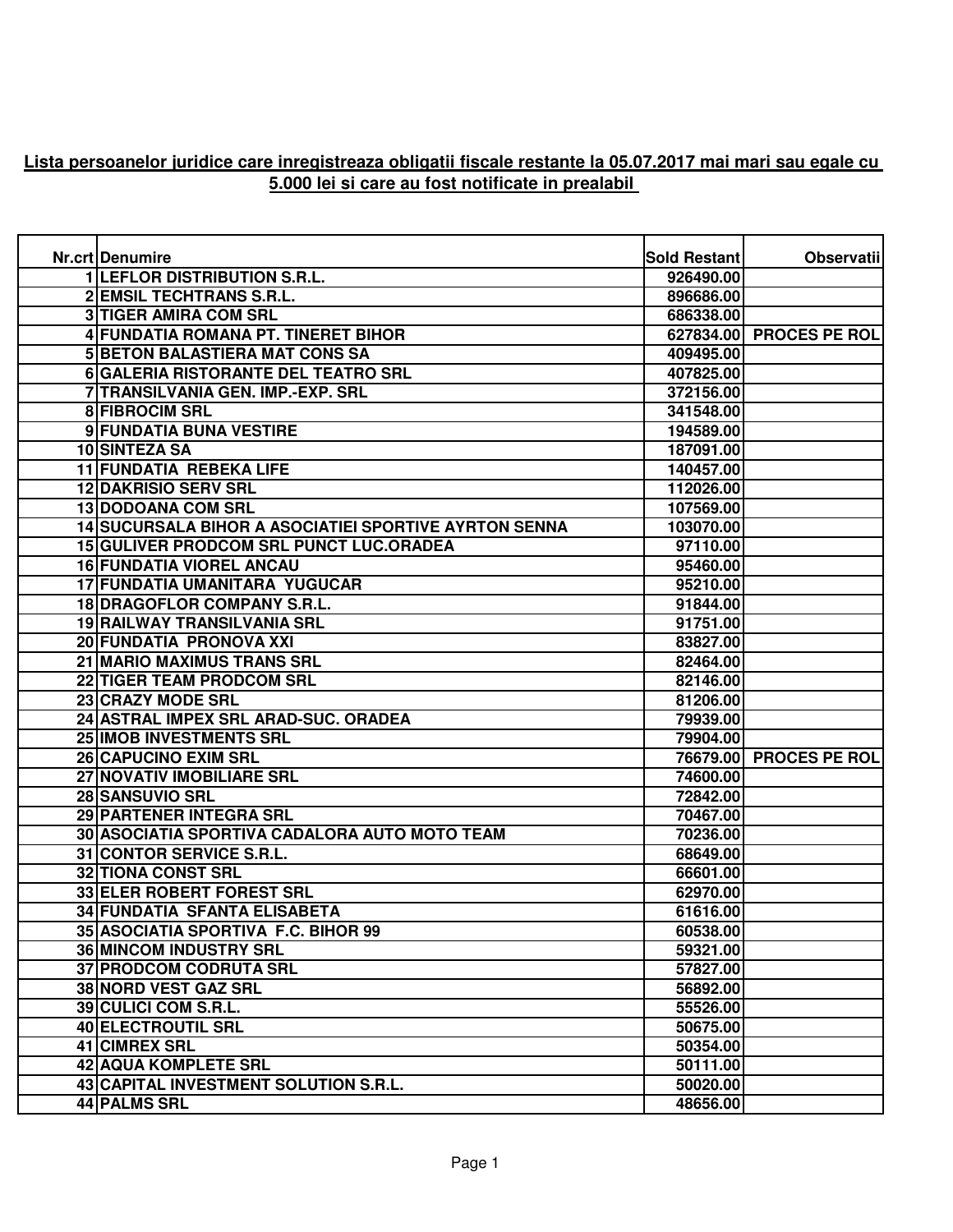| Nr.crt Denumire                                         | <b>Sold Restant</b> | Observatii             |
|---------------------------------------------------------|---------------------|------------------------|
| 45 LESITAL SRL                                          | 48496.00            |                        |
| <b>46 FUNDATIA EMANUEL</b>                              | 47480.00            |                        |
| 47 COMALIM 57 LUPSEA SA                                 | 47062.00            |                        |
| <b>48 FUNDATIA ATANASIA</b>                             | 47041.00            |                        |
| 49 BAZALT TRANS SRL                                     | 44779.00            |                        |
| 50 NEDATIM SRL                                          | 44537.00            |                        |
| 51 ORGANIZATIA TINERETULUI CRESTIN BAPTIST DIN ROMANI   | 42641.00            |                        |
| 52 ZOLLCONSTRUCT IMPORT EXPORT SRL                      | 40537.00            |                        |
| 53 FUNDATIA SFANTUL VASILE CEL MARE                     | 39857.00            |                        |
| 54 ZAFERANO SRL                                         | 39373.00            |                        |
| 55 INSPECTORATUL TERITORIAL DE MUNCA AL JUDETULUI BIHOR | 39312.00            |                        |
| 56 LICUDAM SRL                                          | 37632.00            |                        |
| 57 ROMPUF IMPEX SRL                                     | 36376.00            |                        |
| 58 MAMA CENTER                                          | 35453.00            |                        |
| 59 INSPECTORATUL JUDETEAN DE POLITIE                    | 35165.00            |                        |
| 60 GARZEN SERV PROD SRL                                 | 34613.00            |                        |
| 61 FUNDATIA AGRARIA                                     | 34523.00            |                        |
| 62 INSTALATII FRIGORIFICE M.R.I. S.R.L.                 | 34181.00            |                        |
| 63 KUZIMOB SRL                                          | 33430.00            |                        |
| 64 FUNDATIA MIORITA                                     | 32778.00            |                        |
| 65 VAZCOM SRL                                           | 32467.00            |                        |
| <b>66 LOGICA FOX SRL</b>                                | 32022.00            |                        |
| <b>67 FUNDATIA MOISE</b>                                | 32014.00            |                        |
| 68 GELATERIA SANDRO SRL                                 | 31046.00            |                        |
| <b>69 FUNDATIA AGAPE</b>                                | 30876.00            |                        |
| <b>70 CONDA PROJECT SRL</b>                             |                     | 30145.00 PROCES PE ROL |
| 71 DODO PRODCOM S.R.L.                                  | 29243.00            |                        |
| <b>72 EXPRES BUSINESS INVESTMENT SRL</b>                | 29151.00            |                        |
| 73 ROSNIC COM S.R.L.                                    | 27923.00            |                        |
| 74 FUNDATIA BRAVO HELP                                  | 27832.00            |                        |
| 75 CASA DE EDITURA SI PRESA FOGET 2006 SRL              | 27353.00            |                        |
| <b>76 FUNDATIA CERTO</b>                                | 27185.00            |                        |
| 77 EVELINA PREST SRL                                    | 26164.00            |                        |
| 78 LAND CONSULTING EVENT SRL                            | 25439.00            |                        |
| <b>79 COYOTE UGLY SRL</b>                               | 25344.00            |                        |
| 80 FUNDATIA DE INTRAJUTORARE RABINUL                    | 25188.00            |                        |
| 81 CENTRAL BUSINESS CONSULTING SRL                      | 24735.00            |                        |
| 82 CRISMONA SERV S.R.L.                                 | 24561.00            |                        |
| 83 MEGAMOTORS TRANS SRL                                 | 24552.00            |                        |
| 84 FUNDATIA ORDINUL DE MALTA                            | 23972.00            |                        |
| <b>85 FUNDATIA MARCELLO</b>                             | 23901.00            |                        |
| 86 PANKARPATHIA LOGISTICS SRL                           | 23732.00            |                        |
| 87 FEDEX TRANSPORT SRL                                  | 23279.00            |                        |
| 88 EUROSTAR PRO INVEST SRL                              | 23231.00            |                        |
| 89 VALMIEX COMPANY S.R.L.                               | 22980.00            |                        |
| 90 ASOCIATIA AVA EMANUEL                                | 22933.00            |                        |
| 91 SPERANTA - SERVICII SI COMERT SRL                    | 22907.00            |                        |
| 92 FUNDATIA PENTRU AJUTOARE UMANITARE LATIMERIA         | 22878.00            |                        |
| 93 ORFOREST SRL                                         | 22798.00            |                        |
| 94 BELA INDEX TRANS S.R.L.                              | 22646.00            |                        |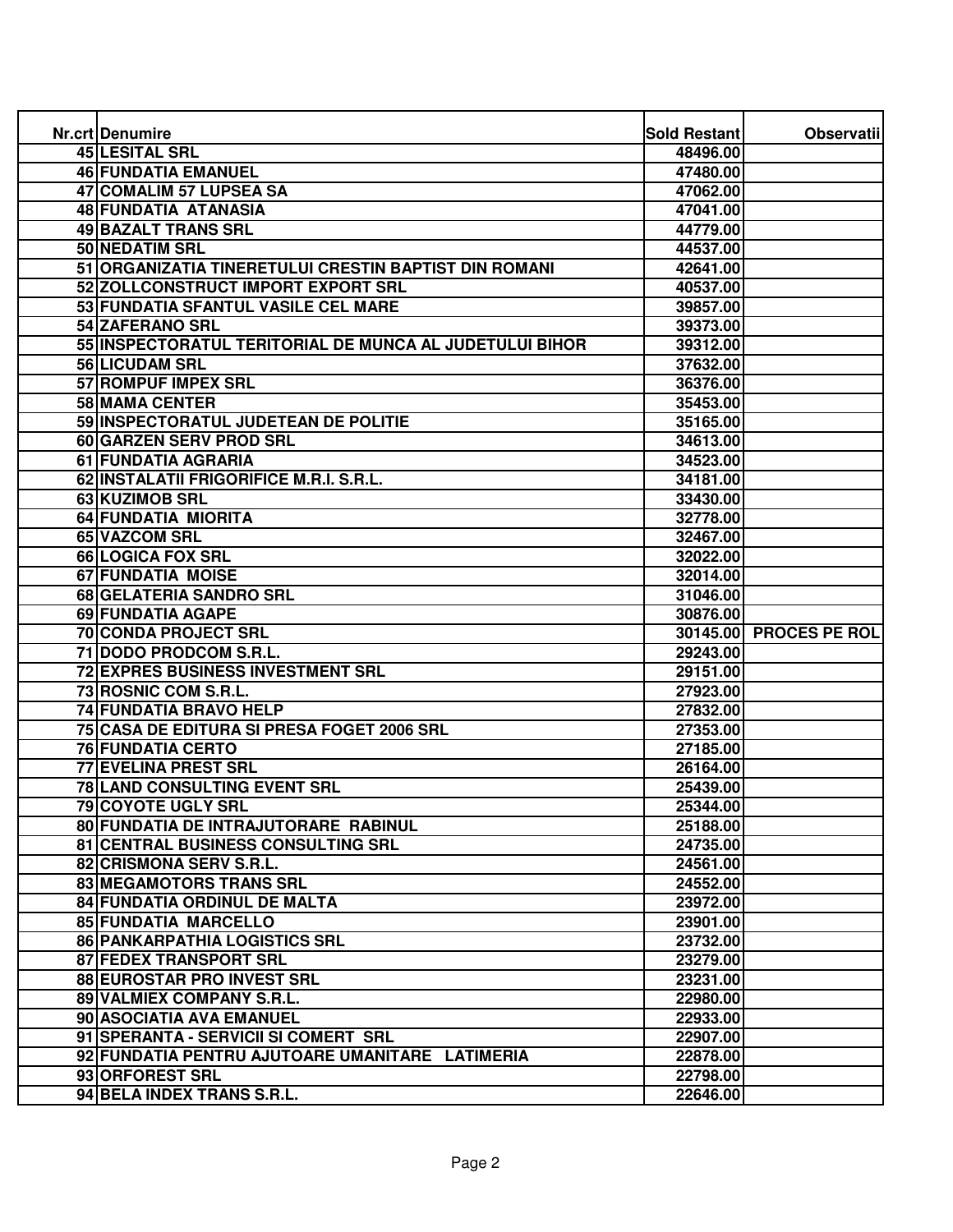| Nr.crt Denumire                                                | Sold Restant | <b>Observatii</b> |
|----------------------------------------------------------------|--------------|-------------------|
| 95 BEE FEE CONSULTING SRL                                      | 22413.00     |                   |
| 96 SATTECH SRL                                                 | 22171.00     |                   |
| 97 SOVECO ROMANIA SRL                                          | 22106.00     |                   |
| 98 DIRECTIA RADIO TV CLUJ CF:10881986 CORELAT CU ROL: 25027965 | 21556.00     |                   |
| 99 INVEST SUNRISE COM S.R.L.                                   | 21465.00     |                   |
| 100 CLELIA DUE PROD SRL                                        | 21290.00     |                   |
| <b>101 VELOCOMTEC SRL</b>                                      | 20987.00     |                   |
| 102 GORDAN & BODEAN S.R.L.                                     | 20638.00     |                   |
| 103 DANDAPHNE TRANS S.R.L.                                     | 20359.00     |                   |
| 104 FUNDATIA PELLE                                             | 20006.00     |                   |
| 105 FUNDATIA MARIA HILFE                                       | 19536.00     |                   |
| 106 BYA & GYA SRL                                              | 19531.00     |                   |
| 107 FUNDATIA DE INTRAJUTORARE PRO - HELP                       | 19439.00     |                   |
| 108 TEHNOCLIMA GENERAL CONTRACTOR S.R.L.                       | 18900.00     |                   |
| <b>109 PAND-COM-IMPEX SRL</b>                                  | 18563.00     |                   |
| 110 EURO LOAD INTERNATIONAL SRL                                | 18474.00     |                   |
| 111 GENCO CARWASH SRL                                          | 18459.00     |                   |
| 112 MILLSTAR PROD S.R.L.                                       | 18274.00     |                   |
| 113 RESTAURANT LA GALLERIA S.R.L.                              | 18173.00     |                   |
| <b>114 FUNDATIA UNIVERSITARIA</b>                              | 17700.00     |                   |
| 115 FUNDATIA NON PROFIT PRO HOMO BONUS                         | 17589.00     |                   |
| 116 WORLD ACTIV COMPANY SRL                                    | 17524.00     |                   |
| 117 SALOMGEO THERM IMPEX S.R.L.                                | 17428.00     |                   |
| <b>118 FUNDATIA CONEXIUNI</b>                                  | 17293.00     |                   |
| <b>119 FUNDATIA TARGET</b>                                     | 17227.00     |                   |
| <b>120 TECHNO BUILD SRL</b>                                    | 17153.00     |                   |
| <b>121 FUNDATIA TIMOTEI</b>                                    | 16939.00     |                   |
| <b>122 FUNDATIA SFANTA MARIA</b>                               | 16816.00     |                   |
| 123 FUNDATIA DAHL                                              | 16804.00     |                   |
| 124 FABRIZIO SRL                                               | 16761.00     |                   |
| <b>125 GINOBRI TRANSCOM SRL</b>                                | 16692.00     |                   |
| <b>126 SAPPE MARKETING SRL</b>                                 | 16665.00     |                   |
| <b>127 ELEMENT SRL</b>                                         | 16559.00     |                   |
| 128 CALICOR GROUP SRL                                          | 16087.00     |                   |
| 129 FUNDATIA AUMAR                                             | 15977.00     |                   |
| 130 TABAC TRANSILVANIA SRL                                     | 15934.00     |                   |
| 131 ANABOND SRL                                                | 15816.00     |                   |
| 132 PLISFOR SRL                                                | 15800.00     |                   |
| 133 PROSTAR CRISTAL SRL                                        | 15633.00     |                   |
| <b>134 ROXANAFLOR SRL</b>                                      | 15633.00     |                   |
| 135 FUNDATIA CULTURALA PHOENIX                                 | 15420.00     |                   |
| <b>136 FUNDATIA APOCALIPTUS</b>                                | 15340.00     |                   |
| 137 M.E. INTERNATIONAL BUSINESS SRL                            | 15229.00     |                   |
| 138 YASSISS WORLD SRL                                          | 14983.00     |                   |
| 139 IRSIM COM SRL                                              | 14973.00     |                   |
| 140 ITALIAN TRADING S.R.L.                                     | 14959.00     |                   |
| 141 PORTAN I. CALIN CAB. AVOC.                                 | 14950.00     |                   |
| 142 PROIECT GEO 2003 SRL                                       | 14780.00     |                   |
| 143 VALSPUM SRL                                                | 14772.00     |                   |
| 144 SAN - TEAM ROMANIA S.R.L.                                  | 14681.00     |                   |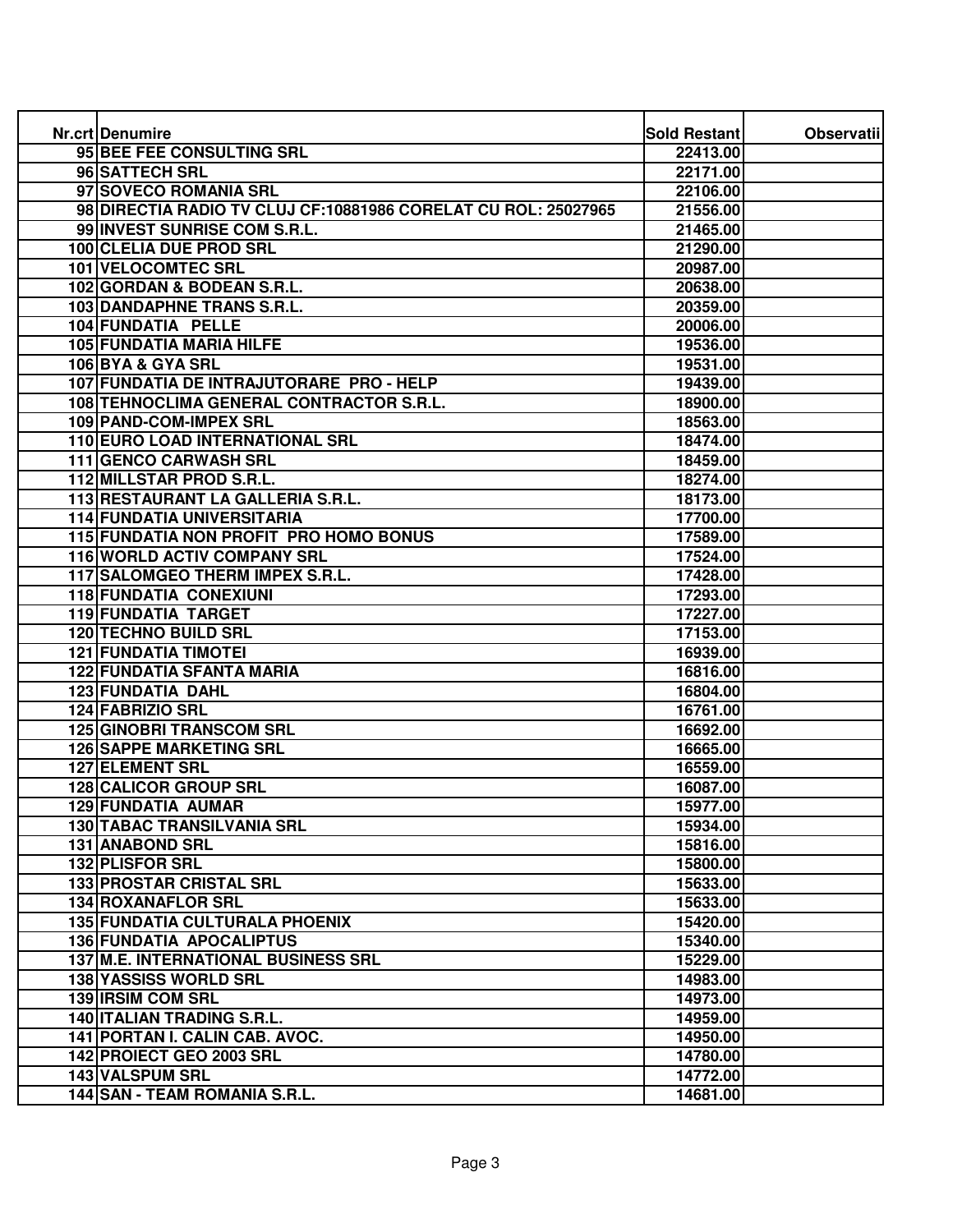| Nr.crt Denumire                                         | Sold Restant | <b>Observatii</b> |
|---------------------------------------------------------|--------------|-------------------|
| <b>145 EDITURA AQUILA LOGISTIC SRL</b>                  | 14443.00     |                   |
| <b>146 FLONEL SERVICE S.R.L.</b>                        | 14236.00     |                   |
| <b>147 PROFICOM SRL</b>                                 | 14219.00     |                   |
| 148 DI GRANDA COM SRL                                   | 14141.00     |                   |
| <b>149 ZIMRA S.R.L.</b>                                 | 14024.00     |                   |
| <b>150 VEST TRUCKRO SRL</b>                             | 13971.00     |                   |
| <b>151 KUN TRUCK SRL</b>                                | 13948.00     |                   |
| <b>152 TOMI OIL SRL</b>                                 | 13704.00     |                   |
| <b>153 TEMATIC CABLE SRL</b>                            | 13392.00     |                   |
| <b>154 SIBROM SERV SRL</b>                              | 13373.00     |                   |
| <b>155 INTENSIV OIL GROUP SRL</b>                       | 13325.00     |                   |
| <b>156 FUNDATIA IULIAN HUMANITAS</b>                    | 13262.00     |                   |
| <b>157 DOE PREST SRL</b>                                | 13145.00     |                   |
| <b>158 ZOLFRAN TRADE SRL</b>                            | 13049.00     |                   |
| 159 CONTEHNO SRL                                        | 12969.00     |                   |
| <b>160 LIMAR PREST SRL</b>                              | 12851.00     |                   |
| <b>161 PLASTIKAROM SRL</b>                              | 12781.00     |                   |
| <b>162 AYMAN SRL</b>                                    | 12698.00     |                   |
| <b>163 MAKEART SRL</b>                                  | 12698.00     |                   |
| <b>164 VEXA SHOES INTERNATIONAL SRL</b>                 | 12639.00     |                   |
| 165 VIKING SRL                                          | 12566.00     |                   |
| <b>166 FOR UNITED ENERGIE SRL</b>                       | 12553.00     |                   |
| 167 MOLDOTRANS INTERNATIONAL S.R.L.                     | 12504.00     |                   |
| <b>168 AKTAA COMPANY IMPEX SRL</b>                      | 12360.00     |                   |
| 169 ADMINSTRATIA NATIONALA "APELE ROMANE'-A.B.A CRISURI | 12257.00     |                   |
| 170 TAR & TAR BROKER DE ASIGURARE S.R.L.                | 12243.00     |                   |
| <b>171 DORIRINA CONT SRL</b>                            | 12013.00     |                   |
| <b>172 TERASTON INVEST SRL</b>                          | 11983.00     |                   |
| <b>173 ASOCIATIA DAVID CENTER</b>                       | 11950.00     |                   |
| 174 LODIANA INVEST SRL                                  | 11924.00     |                   |
| <b>175 FUNDATIA PRIETENIA ROMANO-TURCA</b>              | 11736.00     |                   |
| 176 EUROGERARDO SRL                                     | 11713.00     |                   |
| <b>177 RONCRIS SRL</b>                                  | 11191.00     |                   |
| 178 MEZERET SRL                                         | 11172.00     |                   |
| 179 MUREDIA S.R.L                                       | 11089.00     |                   |
| <b>180 FORMENTERA SRL</b>                               | 10954.00     |                   |
| <b>181 AMANITA PROIECT SRL</b>                          | 10920.00     |                   |
| 182 GEO & LENY TRANS SRL                                | 10864.00     |                   |
| <b>183 LAGALION SRL</b>                                 | 10864.00     |                   |
| <b>184 UNITED EVASION SRL</b>                           | 10838.00     |                   |
| <b>185 IARA VET COM SRL</b>                             | 10742.92     |                   |
| <b>186 FRATELLI PINTO SRL</b>                           | 10709.00     |                   |
| 187 FUNDATIA STUDENTILOR ECOLOGI SILVA                  | 10658.00     |                   |
| <b>188 FUNDATIA SPERANTA VESNICA</b>                    | 10576.00     |                   |
| <b>189 ASOCIATIA EL SADAI</b>                           | 10498.00     |                   |
| 190 GINGER DRINKS SRL                                   | 10401.00     |                   |
| <b>191 PANTOS TOURS SRL</b>                             | 10258.00     |                   |
| 192 REPUBLIC CAFE SRL                                   | 10197.00     |                   |
| 193 ASOCIATIA CULTURALA CANTATA MELODICA - SUCURSAL     | 10149.00     |                   |
| 194 GOLDEN REZIDENT SRL                                 | 10029.00     |                   |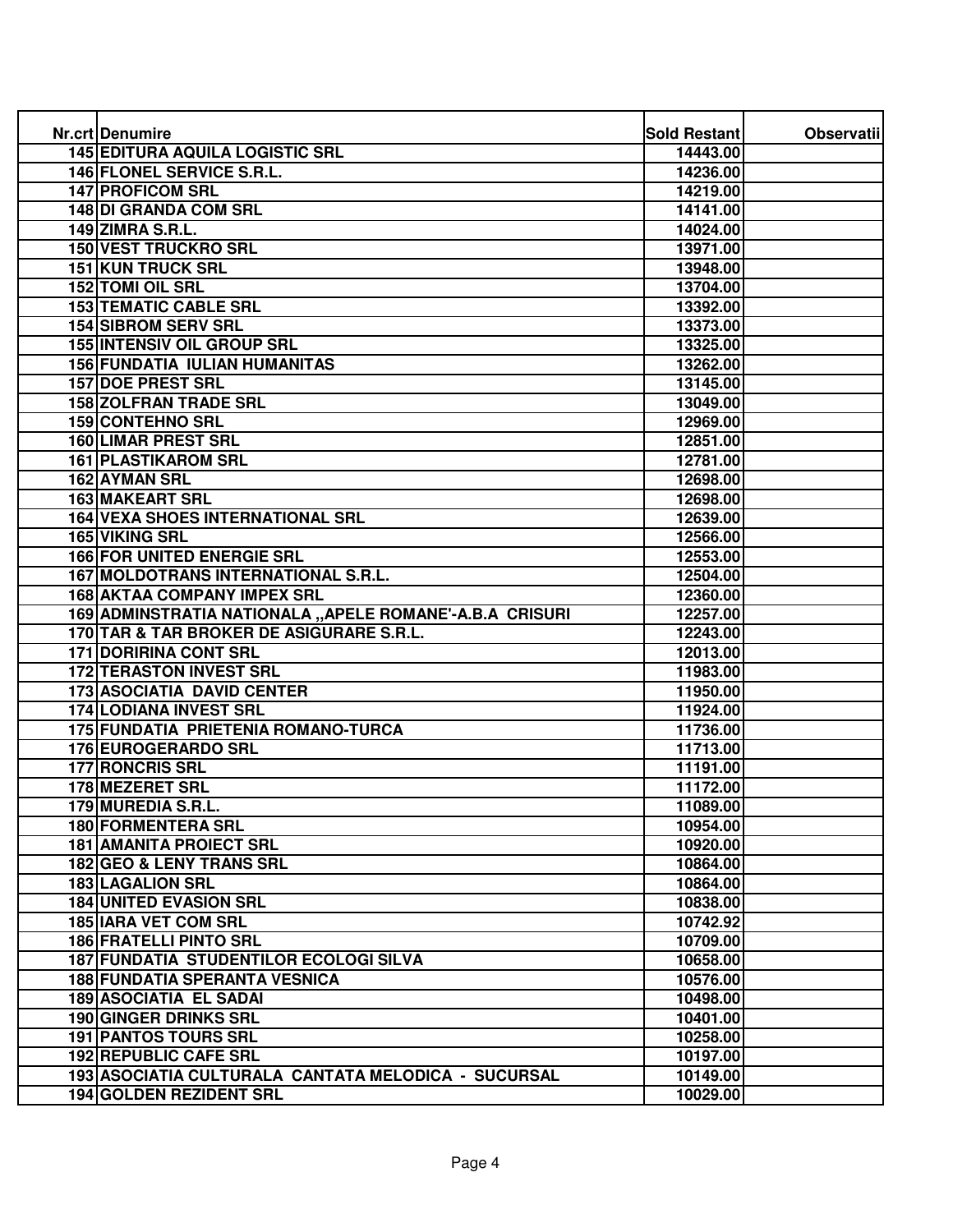| Nr.crt Denumire                                  | Sold Restant | <b>Observatii</b> |
|--------------------------------------------------|--------------|-------------------|
| <b>195 RADANIA SRL</b>                           | 9950.00      |                   |
| 196 FUNDATIA SFANTUL GHEORGHE BIRUITORUL         | 9799.00      |                   |
| <b>197 HALINOTRANS SRL</b>                       | 9780.00      |                   |
| <b>198 FASTLINK SRL</b>                          | 9737.00      |                   |
| 199 DIESEL IMPEX SRL                             | 9697.00      |                   |
| 200 COMPANIA DE SERVICII FINANCIARE MODRU SRL    | 9610.00      |                   |
| 201 FGM SOLAR SRL                                | 9583.00      |                   |
| 202 FUNDATIA UMANITARA MEDUZA                    | 9568.00      |                   |
| 203 RUNNER COM S.R.L.                            | 9528.00      |                   |
| 204 SAGILE COM S.R.L.                            | 9528.00      |                   |
| 205 CENTRUL MEDICAL ASKLEPIOS SRL                | 9490.00      |                   |
| 206 COMPPIL S.A.                                 | 9489.00      |                   |
| 207 ALCAHIM SRL                                  | 9249.00      |                   |
| 208 KISS CAFFE SRL                               | 9249.00      |                   |
| 209 FUNDATIA COPIII FAGADUINTEI                  | 9244.00      |                   |
| 210 BIEFE CASA SRL                               | 9195.00      |                   |
| 211 GIUSEPPE IMOBILIARE SRL                      | 9106.00      |                   |
| 212 FUNDATIA DE INTRAJUTORARE CARPATICA          | 9052.00      |                   |
| 213 LUSEL PROD SRL                               | 9018.00      |                   |
| 214 BIATOD SRL                                   | 8987.00      |                   |
| 215 FUNDATIA TEODORA CARITY                      | 8889.00      |                   |
| 216 CORASON SRL                                  | 8878.00      |                   |
| 217 MEDAVID SRL                                  | 8851.00      |                   |
| 218 FLORINGEN IMPEX SRL                          | 8753.00      |                   |
| 219 MIFLO STYLE SRL                              | 8743.00      |                   |
| 220 ASOCIATIA CENTRUL DE STUDII CRESTINE         | 8706.00      |                   |
| <b>221 FUNDATIA RALUCA</b>                       | 8575.00      |                   |
| 222 CONFREP S.R.L.                               | 8559.00      |                   |
| 223 LOGONOVO SRL                                 | 8454.00      |                   |
| 224 MARINADI SERVCOM SRL                         | 8436.00      |                   |
| 225 CASIMO CLUB SRL                              | 8429.00      |                   |
| 226 CASA AMBIENT SRL                             | 8376.00      |                   |
| 227 NYMPHEA INVEST SRL                           | 8348.00      |                   |
| 228 ANCILIA SRL                                  | 8336.00      |                   |
| 229 FAGIANCA SRL                                 | 8311.00      |                   |
| 230 INTERROSI SRL                                | 8302.00      |                   |
| 231 CAFE AFRIKA SRL                              | 8284.00      |                   |
| 232 MARCVAL SRL                                  | 8273.00      |                   |
| 233 LOC VECHI SRL                                | 8253.00      |                   |
| 234 ASOCIATIA CARITATIVA ROMANO-ENGLEZA MEDICAID | 8200.00      |                   |
| 235 FUNDATIA LUKANCA                             | 8177.00      |                   |
| 236 EGBERT AGRISERVICES SRL                      | 8076.00      |                   |
| 237 ADJARA COM SRL                               | 7918.00      |                   |
| 238 BENE INTERNATIONAL SRL                       | 7867.00      |                   |
| 239 MONTANA PLAY S.R.L.                          | 7815.00      |                   |
| 240 RAPID COM SRL                                | 7781.00      |                   |
| 241 MERMA EXIM S.R.L.                            | 7774.00      |                   |
| 242 TOPSPORT DEMIAN SRL                          | 7758.00      |                   |
| 243 JOLINE INVEST SRL                            | 7752.00      |                   |
| 244 LUC-TAV PRODCOMSERV S.R.L.                   | 7740.00      |                   |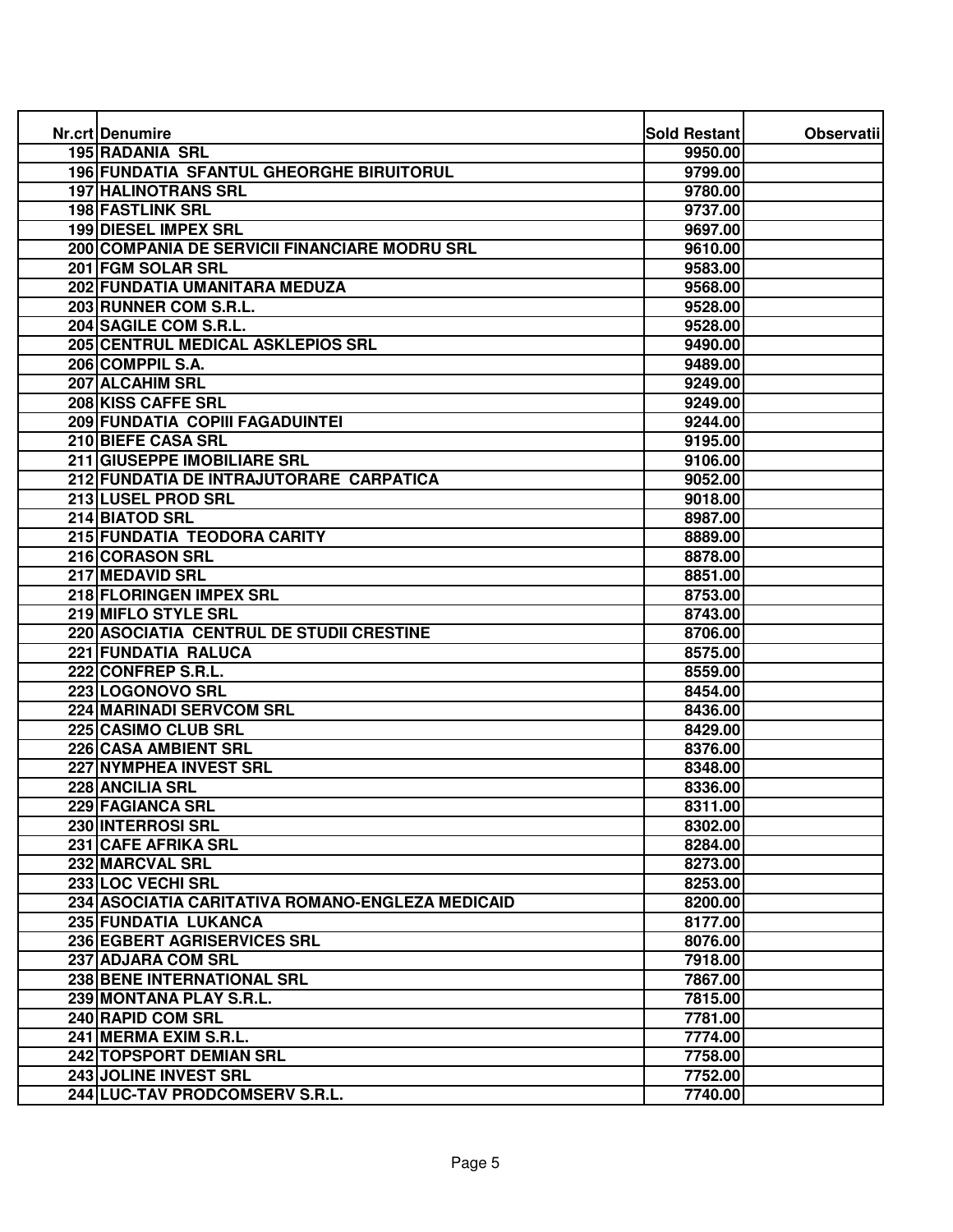| Nr.crt Denumire                                        | Sold Restant | <b>Observatii</b> |
|--------------------------------------------------------|--------------|-------------------|
| 245 FLORINEL PROD                                      | 7623.00      |                   |
| <b>246 DANIS CONFEXIM SRL</b>                          | 7593.00      |                   |
| 247 CONSOLAMAR SRL                                     | 7553.00      |                   |
| 248 GABI & LACI SRL                                    | 7533.00      |                   |
| 249 HEMACHI SRL                                        | 7430.00      |                   |
| 250 NIKITA STUDIO SRL                                  | 7421.00      |                   |
| 251 NEFTUN PROD IMPEX S.R.L.                           | 7398.00      |                   |
| 252 PEDRINO SRL                                        | 7373.00      |                   |
| 253 PUPA COM S.R.L.                                    | 7353.00      |                   |
| 254 BOGDINEL SRL                                       | 7347.00      |                   |
| 255 BENY M SERVCOM S.R.L.                              | 7330.00      |                   |
| 256 NELSIMONA S.R.L.                                   | 7304.00      |                   |
| 257 SOC DE PRODUCTIE SI COMERT BOEMA S.R.L.            | 7269.00      |                   |
| 258 ACONTES SRL                                        | 7251.00      |                   |
| 259 CARIMP CONSTRUCT SRL                               | 7250.00      |                   |
| 260 EUROPOL RECYCLING SRL                              | 7202.00      |                   |
| 261 EXTRAPAN S.R.L.                                    | 7144.00      |                   |
| <b>262 HIDROSIM SRL</b>                                | 7127.00      |                   |
| 263 RENTO HU SRL                                       | 7123.00      |                   |
| 264 BIOSTANDARD 2007 SRL                               | 7117.00      |                   |
| 265 CORIMAR HOTELS SRL                                 | 7100.00      |                   |
| 266 VALTAUR TRANS SRL                                  | 6987.00      |                   |
| 267 GIGA GAME SYSTEM SRL                               | 6960.00      |                   |
| <b>268 AMBIENT SYSTEMS SRL</b>                         | 6902.00      |                   |
| <b>269 CONTMAR SRL</b>                                 | 6884.00      |                   |
| 270 FUNDATIA ARIANNA                                   | 6859.00      |                   |
| 271 CLEMENT NAPOLEON SRL                               | 6822.00      |                   |
| 272 FUNDATIA DE INTRAJUTORARE FLORIANOR                | 6816.00      |                   |
| 273 POLENA EXIM SRL                                    | 6773.00      |                   |
| 274 FUNDATIA OMENIA SOCIALA ARTA DE A FI OM FILIALA    | 6725.00      |                   |
| 275 LISATRANS S.R.L.                                   | 6629.00      |                   |
| 276 CRISTAL HEA S.R.L.                                 | 6525.00      |                   |
| 277 HANKOOK GWAN SRL                                   | 6525.00      |                   |
| <b>278 NICFLOR DISTRIBUTION GRUP SRL</b>               | 6525.00      |                   |
| 279 OPTIM TECH S.R.L                                   | 6489.00      |                   |
| 280 TASMANIA PROD-COM SRL                              | 6485.00      |                   |
| 281 HAN CARGO SRL                                      | 6478.00      |                   |
| 282 ZEAN COM SRL                                       | 6476.00      |                   |
| 283 LUIGY COMIMPEX SRL                                 | 6451.00      |                   |
| 284 SINDICATUL SOFERILOR BIHOR DIN S.C. TAXI-BIHOR ORA | 6427.00      |                   |
| <b>285 DISTRIBUTIE CARNE PROASPATA SRL</b>             | 6416.00      |                   |
| 286 VASPO PREST SRL                                    | 6388.00      |                   |
| 287 EUROLEMN SRL                                       | 6347.00      |                   |
| 288 REDIS TRANS SRL                                    | 6250.00      |                   |
| 289 MOBILAELIT STYLE DESIGN S.R.L.                     | 6181.00      |                   |
| 290 TODIANA SRL                                        | 6097.00      |                   |
| 291 VIRTUAL VISION ADVERTISING SRL                     | 6072.00      |                   |
| 292 DANDELI SERV COM SRL                               | 6066.00      |                   |
| 293 SIRACUSA SRL                                       | 6060.00      |                   |
| 294 ALFA TEAM SRL                                      | 6059.00      |                   |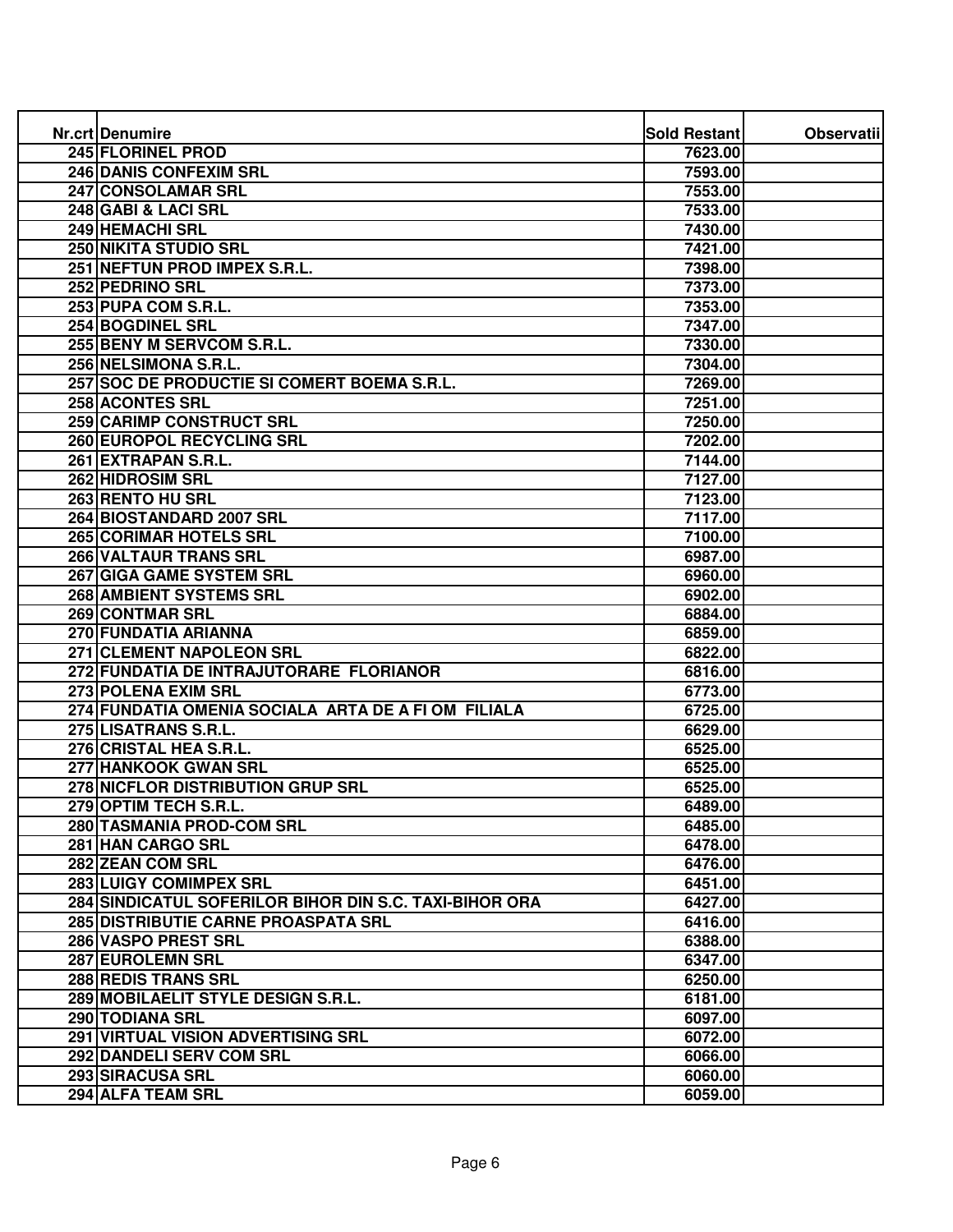| Nr.crt Denumire                     | <b>Sold Restant</b> | <b>Observatii</b> |
|-------------------------------------|---------------------|-------------------|
| 295 METAL CASA SRL                  | 6052.00             |                   |
| 296 LAVANDA FARM SRL                | 6041.00             |                   |
| 297 N.M. ELECTRO SRL                | 6001.00             |                   |
| 298 GINEC MEDICAL SRL               | 5984.00             |                   |
| 299 MOTORSMITH SRL                  | 5978.00             |                   |
| 300 FLENSBURG SRL                   | 5930.00             |                   |
| 301 NEL&VICHI SRL                   | 5928.00             |                   |
| 302 C & G COMP. S.R.L.              | 5904.00             |                   |
| 303 DEWAELE TRANSPORT SRL           | 5893.00             |                   |
| 304 CELSUS SERVICE SRL              | 5892.00             |                   |
| 305 LIDACTIV SRL                    | 5878.00             |                   |
| 306 FUNDATIA KATHYA                 | 5859.00             |                   |
| 307 GASAVAN SRL                     | 5854.00             |                   |
| 308 BELMAR INDOOR MEDIA SRL         | 5832.00             |                   |
| 309 FUNDATIA LUMINA CELESTA         | 5779.00             |                   |
| 310 EDIL COLORE SRL                 | 5768.00             |                   |
| 311 MOBEXPRES SRL                   | 5745.00             |                   |
| 312 BR REAL FRIENDS SRL             | 5689.00             |                   |
| <b>313 NEW TEXTIL PROJECT</b>       | 5689.00             |                   |
| 314 LIANDRA TRADING IFN S.R.L.      | 5666.00             |                   |
| 315 IDANITA COM S.R.L.              | 5660.00             |                   |
| 316 BELVERDE SRL                    | 5645.00             |                   |
| 317 SIV IMMOBILIEN VERWALTUNGS GMBH | 5641.00             |                   |
| 318 INOVATIV LOGISTIC SRL           | 5633.00             |                   |
| 319 FUNDATIA SERBAN                 | 5614.00             |                   |
| 320 PINEMOB ROMANIA SRL             | 5573.00             |                   |
| 321 PITI'S CONCEPT S.R.L.           | 5564.00             |                   |
| 322 AIM POPA SRL                    | 5561.00             |                   |
| 323 VELENTA LINE SRL                | 5473.00             |                   |
| 324 GARGIULO SRL                    | 5455.00             |                   |
| 325 AUROLEY SRL                     | 5442.00             |                   |
| 326 MOBELIX IMMOBILIEN RO SRL       | 5433.00             |                   |
| 327 PIZZA TRADITIONALA S.R.L.       | 5425.00             |                   |
| 328 SANSIMON EXIM S.R.L.            | 5420.00             |                   |
| 329 GRO SYSTEM SRL                  | 5419.00             |                   |
| 330 LUCAMA S.R.L.                   | 5417.00             |                   |
| 331 ZENITH MEDIA COMMUNICATIONS SRL | 5399.00             |                   |
| 332 INCEPTO CRIS SRL                | 5397.00             |                   |
| 333 CORDENISA SRL                   | 5384.00             |                   |
| 334 EMICONS SRL                     | 5347.00             |                   |
| 335 ASTERAVALD SRL                  | 5271.00             |                   |
| 336 DUDUCH SRL                      | 5271.00             |                   |
| 337 PRESTIGE PUKKA SRL              | 5271.00             |                   |
| 338 SC MARCOSORI SRL                | 5271.00             |                   |
| 339 IAN SPEDITION SRL               | 5240.00             |                   |
| 340 SANSIM COM S.R.L.               | 5206.00             |                   |
| 341 EDELSTEIN PREST COM S.R.L.      | 5161.00             |                   |
| 342 ASFIN GRUP SRL                  | 5157.00             |                   |
| 343 SOLENIS SERVICE S.R.L.          | 5148.00             |                   |
| <b>344 NATIONALCOOP SRL</b>         | 5127.00             |                   |